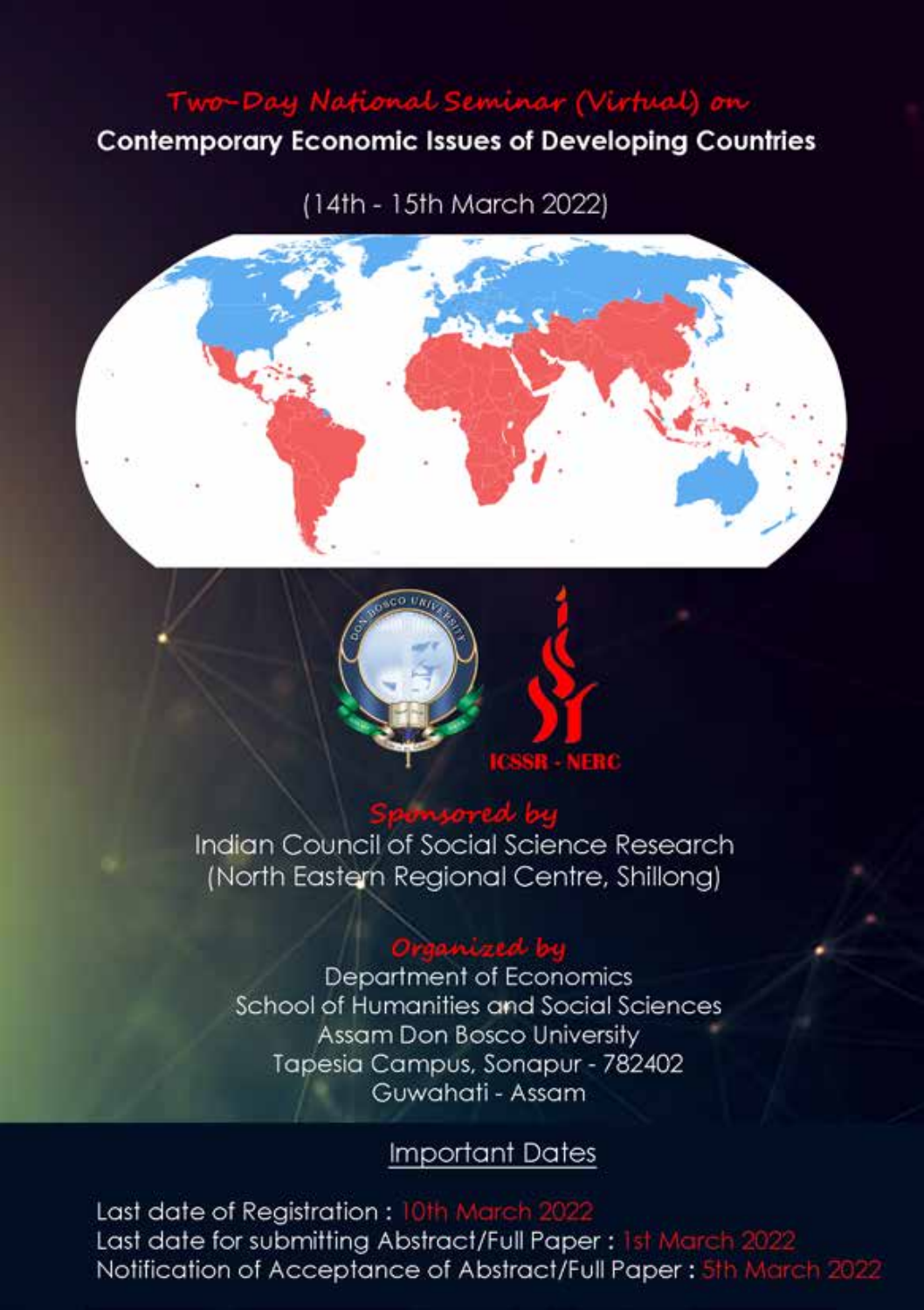## **Invitation**

#### *Dear Participants,*

*It gives us immense pleasure to inform you that the Department of Economics, Assam Don Bosco University is going to organize a National Seminar (Virtual) on "Contemporary Economic Issues of Developing Countries" during 14th – 15th March, 2022.* 

*We, on behalf of the seminar organizing committee request your kind presence for making this seminar a grand success.*

#### *With regards and thanks,*

 *Convener Dr. Nurzamal Hoque Head and Assistant Professor Department of Economics Assam Don Bosco University*

## **About the Seminar**

The world as a whole, the past twenty years has constituted an era of unprecedented economic growth. It is certain that more people have been involved in and affected by the process of development during this period of time. And various research studies have pointed out that the rate of increase in incomes has been higher and more sustained than ever before. Yet the end of the period has found the world community more conscious than before of the disparities between countries and between groups within countries. An appraisal of the performance of the less developed countries has to be made in the global setting because these areas constitute the market for most of the exports and the source of much of the capital, both in the form of expertise-and technology and in the form of plant and equipment.

Keeping this in mind the Department of Economics, Assam Don Bosco University is organizing the National Seminar (Virtual) on "Contemporary Economic Issues in Developing countries". The seminar aims to provide an ideal platform for the academicians, researchers, and representatives from the industry to deliberate on key research paper on various contemporary issues and challenges of developing countries, that are relevant for policymakers both from the point of policy formulation and successful implementation of the policies to address various contemporary economic issues, disparities between countries and between groups within countries.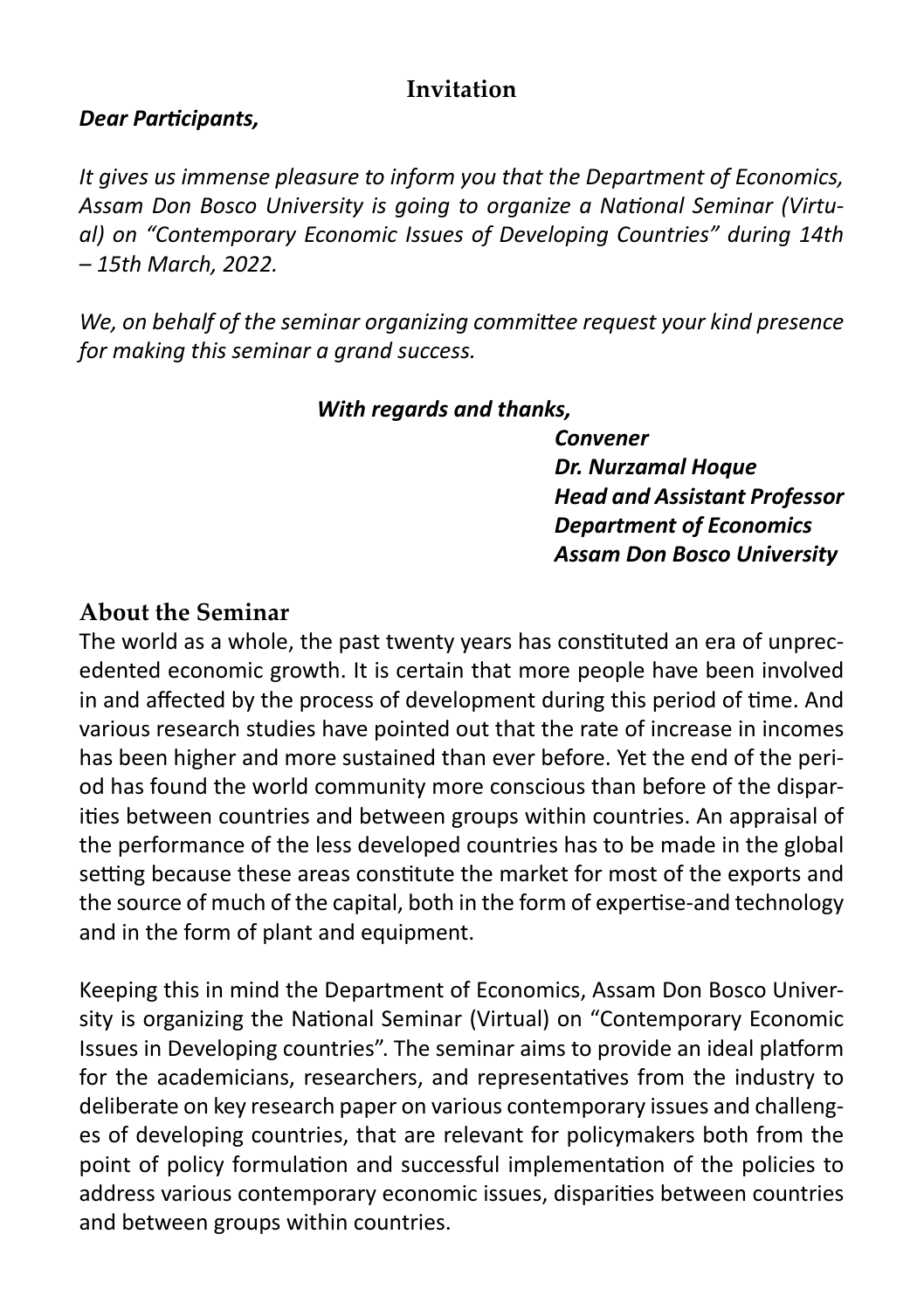# **Submission**

Manuscripts including Original Research Papers, Review Papers, Case Studies, etc. are invited on the following sub-themes:

- Agricultural Development and related issues
- Education and Economic Development
- Health and Economic Development
- Finance, Banking, Insurance and Financial Inclusion
- Industrial Development
- Government Policy Issues and Challenges
- Human Capital Formation and Employment Issues
- Gender and Diversity
- Infrastructural Development and Environmental Sustainability
- Impact of COVID-19 on Developing Countries

*[Good-quality papers will be published in a volume of an Edited Book with ISBN]*

# **Guidelines for Author(s)**

Participants are requested to send their full paper in MS Word in Times New Roman with 12 point font and 1.5 line spaces. Abstract should not exceed 300 words. The last date for submission of abstract or full paper for the seminar is 1st March, 2022. Full papers can be submitted to the Organizing Secretary of the seminar Dr. Polakshi Bhattacharyya Baruah on the following email ID.

**Email: polakshi.bhattacharyya@dbuniversity.ac.in Phone: (+91) 6362771019**

# **About the Department**

The Department of Economics of Assam Don Bosco University (ADBU) is one of leading economics departments in North East India. Our department is committed to excellence, both in quality teaching and innovative research. Our programmes are well-designed for better employability and fully recognised both in India and abroad. Our department is equipped with state-of-the-art infrastructure and dedicated faculty members.

The Department of Economics formally started its academic journey in 2018 under the School of Humanities and Social Sciences. The department has been imparting quality education and undertaking innovative research activities since its inception. In spite of being one of the youngest departments in the University, it is one of the rapidly progressing departments of Don Bosco University fraternity. The department is currently providing both Undergraduate (UG) and Postgraduate (PG) programmes along with Doctoral programme in Economics.